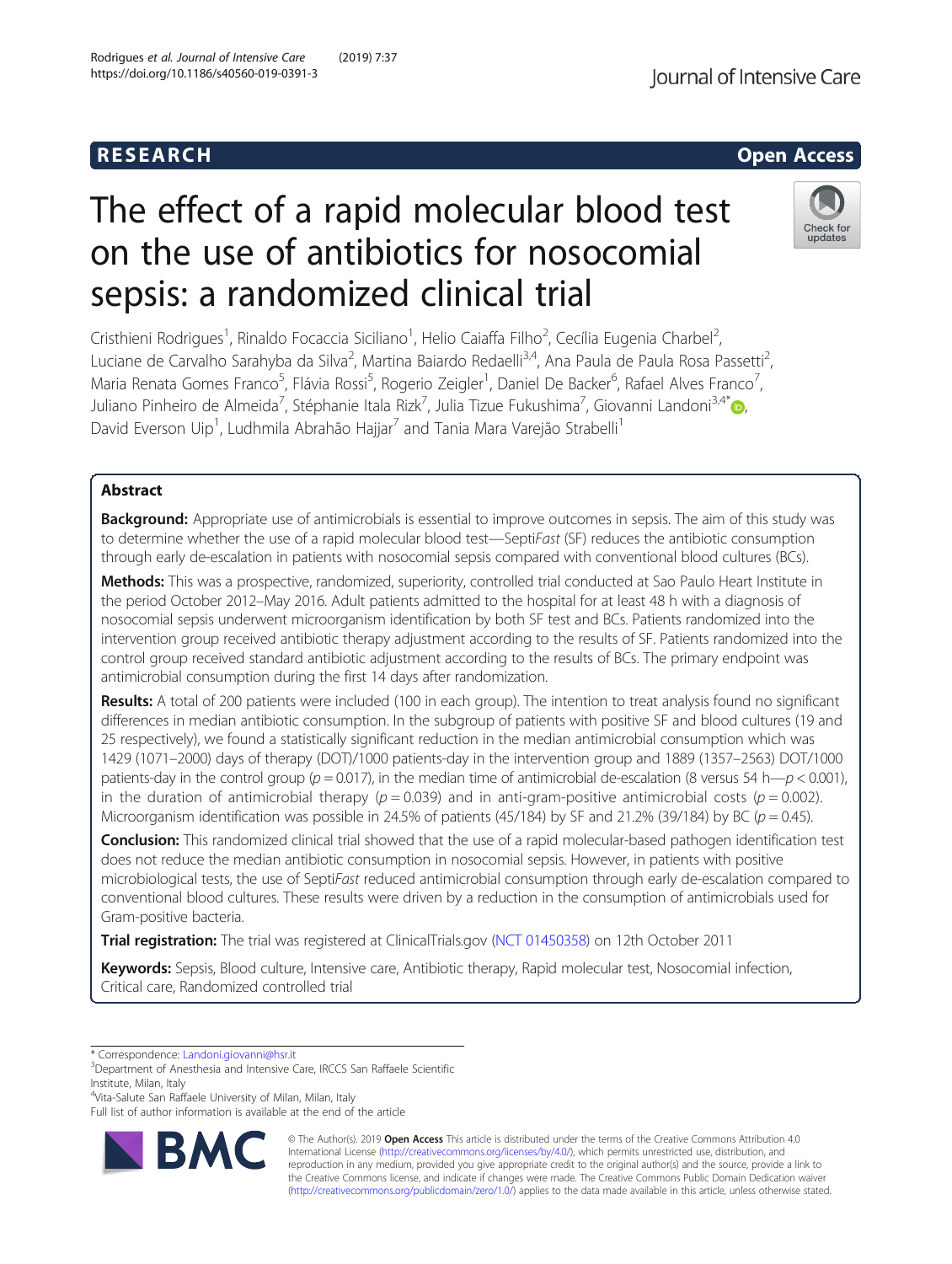## Background

Sepsis is a life-threatening condition characterized by a dysregulation of the immune host response triggered by infection, and represents the leading cause of death in intensive care units  $[1-3]$  $[1-3]$  $[1-3]$  $[1-3]$ . Early administration of antibiotics for suspected infection and simultaneous antibiotic stewardship remain an essential aspect of high-quality sepsis management [\[4](#page-7-0)]. De-escalation of the initial empiric antimicrobial regimen based on culture data is a critical aspect of appropriate antimicrobial use [\[5](#page-7-0)].

The current gold-standard for blood pathogen detection is blood culture (BC). However, this method has several limitations, such as lack of rapidity and low sensitivity in case of prior antibiotic exposure, and when fastidious microorganisms are involved. These limitations result in delayed appropriate antibiotic therapy, prolonged use of broad-spectrum antimicrobial therapy, and changes in the host microbiome, thus facilitating the development of opportunistic infections and increasing selective pressure for antibiotic-resistant pathogens [[6](#page-7-0)–[8\]](#page-7-0). As appropriateness and timing of empirical antimicrobial therapy is essential to improve outcomes in sepsis, a faster pathogen detection would be desirable. Several molecular techniques have already been successfully developed for direct detection of virus, bacteria, and other pathogens. The LightCycler® SeptiFast Test (SF) is a real-time PCR-based assay capable of rapidly detecting a wide range of bacterial and mycotic pathogens. The assay uses dual fluorescence resonance energy transfer probes targeting the species specific internal transcribed spacer (ITS) regions [\[9](#page-7-0)].

We, therefore, conducted a randomized clinical study to evaluate whether the use of a novel molecular strategy (SeptiFast) for the diagnosis of sepsis directly from blood could lead to earlier more appropriate and reduced antibiotic therapy in patients with nosocomial sepsis when compared to the usual approach of diagnosis based on automated conventional blood culture system.

## Methods

## Study design

The present study was designed as a prospective, randomized, superiority, controlled trial and was conducted in accordance with The Consolidated Standards of Reporting Trials (CONSORT) Statement, approved by the local ethics and research committee (number, 0617/2011) and registered at [ClinicalTrials.gov](http://clinicaltrials.gov) (NCT01450358).

## Patients and randomization

All adult patients (> 18 years old) admitted to the Sao Paulo Heart Institute for at least 48 h and with a diagnosis of sepsis according to the International Sepsis Definitions Conference were assessed for eligibility [\[10](#page-7-0)]. Exclusion occurred with at least one of the following criteria: cardiac surgery with cardiopulmonary bypass (CPB) in the last 15 days, use of intravenous heparin (due to the substantial inhibition of internal controls in Gram-negative bacilli), palliative care, and participation in other interventional studies [\[8](#page-7-0), [10\]](#page-7-0). Written informed consent was obtained from all patients by a member of the local research team. After confirming the inclusion and exclusion criteria, two sets of blood cultures (aerobic and anaerobic) were collected by venipuncture according to standardized procedures. A blood sample for the LightCycler® SeptiFast PCR assay (SF, Roche Diagnostics GmbH, Mannheim, Germany) was also obtained prior to the initiation of antibiotic therapy and all samples were sent to the microbiology laboratory. The randomization was performed in the laboratory using a 1:1 computer-generated list created online by a webbased program that ensured allocation concealment. The nature of the intervention precluded the blinding of the attending physicians. Outcome assessors were unaware of the assigned diagnostic strategy.

## Treatment

All patients were managed according to the Surviving Sepsis Campaign guidelines [[4\]](#page-7-0). In the intervention group, blood samples were immediately processed for both SF and BC. Results of the SF were available within 6 to 12 h, and antimicrobial therapy de-escalation was immediately performed accordingly, if indicated.

In the control group, blood samples were also collected for both SF and BC, but the SF sample was frozen and stored for analysis at the end of the study. Antimicrobial therapy was managed according only to the blood culture results as soon as available. Additional file [5](#page-7-0): Figure S1 describes the details of the study design.

The institutional protocol for the empirical antimicrobial therapy initiated in all patients is illustrated in Additional file [6](#page-7-0): Figure S2 and was managed exclusively by physicians.

An antimicrobial stewardship programme was provided by the infectious diseases team (four physicians and pharmacists) and was unchanged during the study period. At the Heart Institute, broad-spectrum antibiotics are restricted and released by the hospital pharmacy only after receiving authorization from the physicians of the infectious disease team. The microbiology laboratory results were reported once a day for 7 days a week.

## Microbiological procedures

The SF was designed to detect the microbial DNA of 25 microorganisms in whole blood samples (Additional file [1](#page-7-0): Table S1). The test was performed in a molecular laboratory according to the manufacturer's instructions. Further details on the microbiological procedures are available in the Additional file [8](#page-7-0) [[11](#page-7-0)].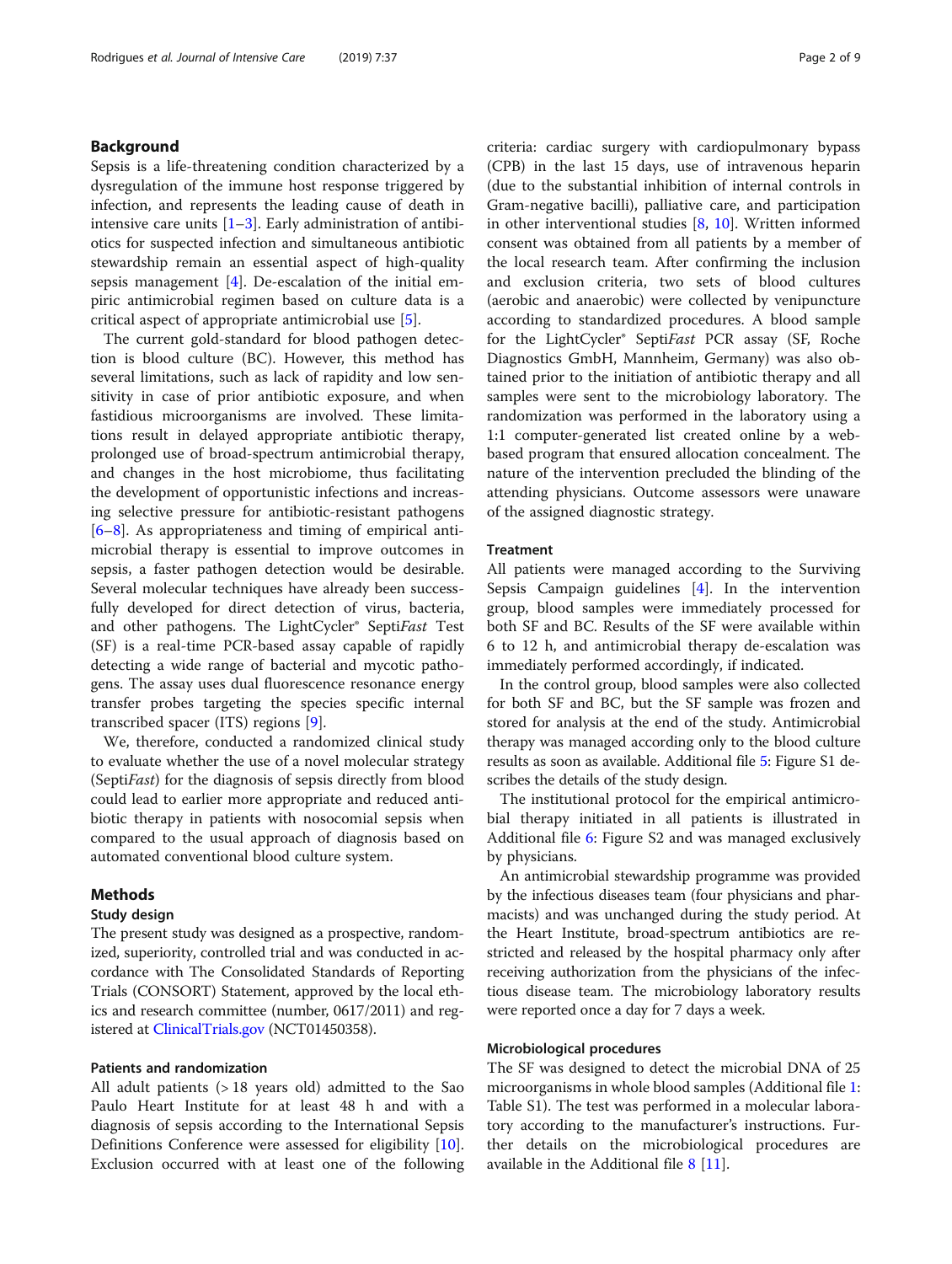## Data collection, definitions, and antimicrobial intervention

The following variables were recorded for each patient: age, gender, Acute Physiology and Chronic Health Evaluation-II (APACHE II) score [[12](#page-7-0)], pre-existing conditions, heart failure classification, causes of hospital admission, infection site according to Centers for Disease Control [[13](#page-7-0)], Sequential Organ Failure Assessment (SOFA) score [[14](#page-8-0)], prior antimicrobial exposure, multidrug-resistant agent colonization, and sepsis classification [\[4\]](#page-7-0).

Organ dysfunction was evaluated by delta SOFA, which consisted in the SOFA value on the first day of sepsis minus the SOFA value on the fourth day of sepsis [\[14\]](#page-8-0). The length of hospital stay was measured from the randomization date until death or hospital discharge. The time lapse between blood sample collection and reported results was analyzed.

In this trial, empirical therapy was defined as the antibiotic administration before pathogen identification from SF or BC (Additional file [6](#page-7-0): Figure S2). Antimicrobial therapy was considered appropriate when at least one effective drug was included in the therapeutic regimen according to the identified microorganism together with susceptibility results. When only SF was used to identify the microorganism, antimicrobial therapy was considered appropriate when it contemplated the resistant bacteria coverage. Therapy de-escalation was defined as switching to a narrowerspectrum agent or decreasing the number of antibiotics to a single agent when possible [[15](#page-8-0)]. Re-escalation was defined as the restart of a broad-spectrum agent or as an increase in the number of antibiotics due a clinical worsening after de-escalation of the antibiotic therapy.

## Outcomes

The primary outcome was the antimicrobial consumption during the first 14 days after randomization, expressed as days of therapy (DOT) per 1000 patients day (PD) (DOT/1000 PD). DOT per 1000 patients day was calculated as the sum of the days on therapy for all systemic antibiotics, normalized per 1000 patients day [[16\]](#page-8-0). A subgroup analysis was performed for the primary outcome including only the cases with positive microorganism identification (by SF and BC in the intervention group and by BC in the control group) since only these patients received the study intervention.

Secondary outcomes were the timing of antimicrobial de-escalation, the length of hospital stay, and mortality at 10 and 28 days. Furthermore, we evaluated the costs of the antimicrobial drugs. We also calculated the diagnostic accuracy of the tools, described as sensitivity, specificity, positive predictive value, and negative predictive value.

#### Statistical analysis

To detect a decrease in the days of therapy/1000 patients from 1000 in the control group to 650 in the intervention group with a standard deviation in both groups of 840 [[17,](#page-8-0) [18](#page-8-0)], using a two-sided  $t$  test, we estimated that a sample of 182 patients was needed to achieve an 80% power at an alpha of 0.05. Considering the probability of subject attrition, we added 10% to the sample size, yielding a final required number of 200 patients. We report intention to treat analyses for the clinical outcomes. We also compared follow-up measures and clinical outcomes in patients with positive tests according to the randomized study group assignment. Continuous variables were compared using Student's t test or the Mann–Whitney  $U$  test where appropriate, and categorical variables were compared using Pearson's chisquare test, Fisher's exact test where appropriate. Survival analyses were performed with a likelihood ratio test.

The results are expressed as means and standard deviation (SD) or medians with interquartile range. We calculated unadjusted Kaplan–Meier survival curves showing 28-day probability of the primary outcome for each group with the curves compared using the log-rank test.

A two-sided  $p < 0.05$  was considered significant. The statistical analysis was performed using SPSS version 18.0 (SPSS Inc., Chicago, IL, USA).

## Results

## Study population

From October 2012 to May 2016, we assessed for eligibility 499 consecutive patients and 200 fulfilled the inclusion criteria, with 100 patients being randomly assigned to the intervention group and 100 to the control group. Reasons for exclusion are shown in Additional file [7:](#page-7-0) Figure S3. Baseline patient characteristics (Additional file [2](#page-7-0): Table S2), clinical and laboratory characteristics, as well as in empirical antimicrobial therapy (Table [1\)](#page-3-0) were well balanced between groups.

## Primary outcome

In the intention to treat analysis, considering 200 patients, the median of all antimicrobial consumption, in the intervention group was 1621 (interquartile range 1196–2388) DOT/1000 PD compared to 2000 (1440–2433) DOT/ 1000 PD in the control group ( $p = 0.067$ ). When analyzing antibiotic consumption according to Gram-negative or Gram-positive coverage, there were also no differences between groups (Table [2](#page-4-0)). When analyzing patients with positive test, the intervention group used significantly less antimicrobial with gram negative and positive spectrum (Additional file [4](#page-7-0): S4 Table).

Patients with microorganism identification during the study were 44 (19 in the intervention group by SF and 25 in the control group by BC). The median of antimicrobial consumption in these patients was 1429 (interquartile range 1071–2000) DOT/1000 PD in the intervention group compared to 1889(1357–2563) DOT/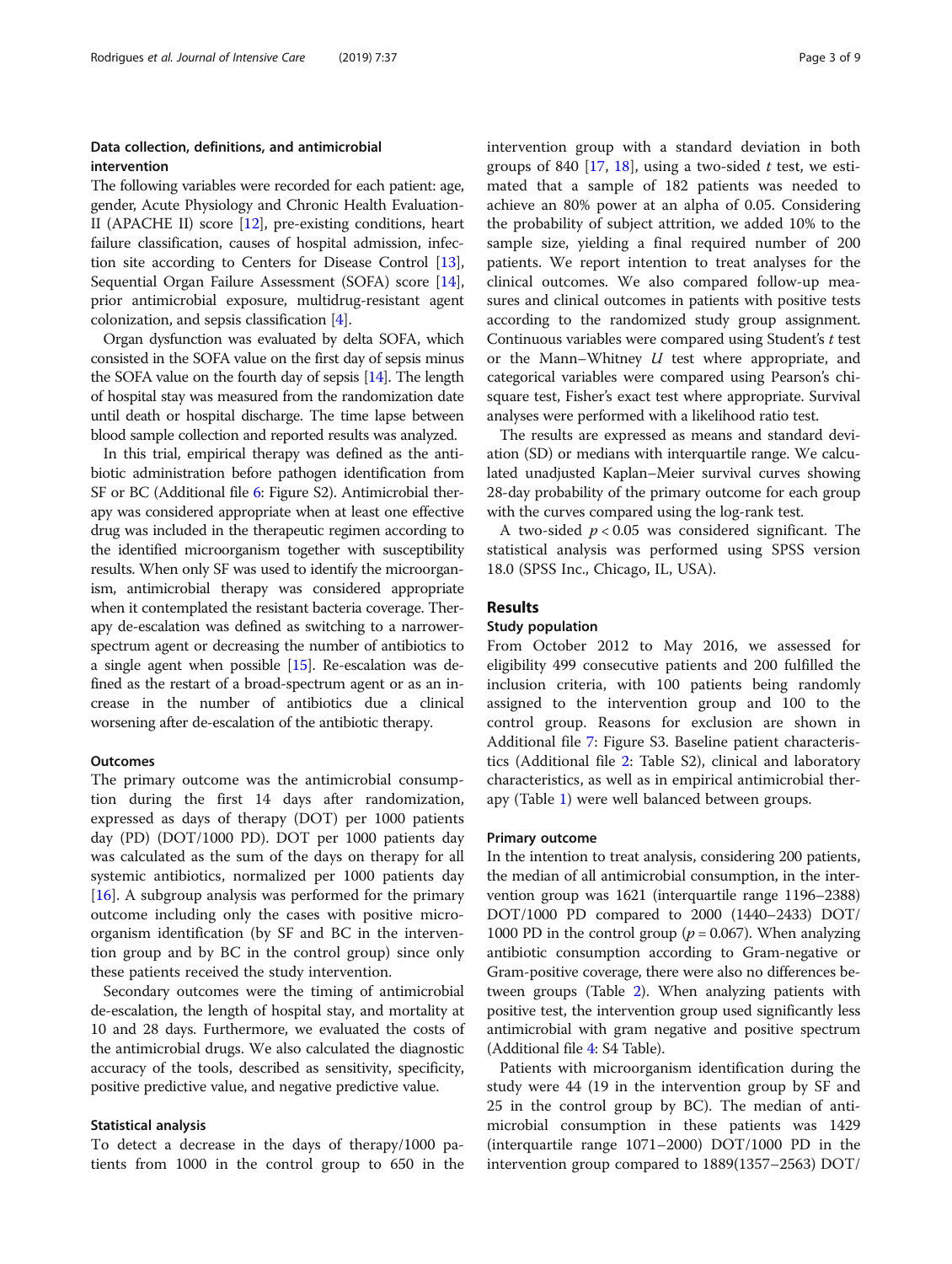<span id="page-3-0"></span>

| <b>Table 1</b> Clinical and laboratory characteristics and empirical |  |
|----------------------------------------------------------------------|--|
| antimicrobial therapy of the patients                                |  |

| Variable<br>Intervention group<br>$(n = 100)$                            |                  | Control group<br>$(n = 100)$ |  |
|--------------------------------------------------------------------------|------------------|------------------------------|--|
| Presumed infection site                                                  |                  |                              |  |
| Primary bloodstream infection                                            | 38 (40.4%)       | 43 (47.8%)                   |  |
| Non-ventilator associated<br>pneumonia                                   | 20 (21.3%)       | 18 (20.0%)                   |  |
| Ventilator-associated pneumonia                                          | 15 (16.0%)       | 13 (14.4%)                   |  |
| Skin and soft tissue                                                     | 6(6.4%)          | $2(2.2\%)$                   |  |
| Urinary tract infection                                                  | $6(6.4\%)$       | 3(3.3%)                      |  |
| Intra-abdominal infection                                                | $1(1.1\%)$       | 5(5.6%)                      |  |
| <b>Endocarditis</b>                                                      | $2(2.1\%)$       | $2(2.2\%)$                   |  |
| Surgical site infection                                                  | $0(0\%)$         | $2(2.2\%)$                   |  |
| Pleural empyema                                                          | $2(2.1\%)$       | $0(0\%)$                     |  |
| Other sites                                                              | $2(2.1\%)$       | $1(1.1\%)$                   |  |
| Unknown focus                                                            | 2 (2.1%)         | $1(1.1\%)$                   |  |
| Severe sepsis or septic shock                                            | 83 (88.3%)       | 81 (90.0%)                   |  |
| Renal replacement therapy<br>during sepsis                               | 37 (37.0%)       | 36 (36.0%)                   |  |
| SOFA score, median (IQR)                                                 | $7(4-10)$        | $8(5-10)$                    |  |
| C-reactive protein (mg/dL),<br>median (IQR)                              | 154 (106-237)    | 168 (104-248)                |  |
| Admission lactate (mmol/L),<br>median (IQR)                              | $2(1.55 - 2.66)$ | $2.2(1.55-3)$                |  |
| Antimicrobial exposure on time<br>of blood collection, n (%)             | 58 (58.0%)       | 51 (51.0%)                   |  |
| Previous multidrug resistance<br>colonization, n (%)                     | 28 (28.0%)       | 32 (32.0%)                   |  |
| Empirical antimicrobial therapy                                          |                  |                              |  |
| Glycopeptides                                                            | 1 (1.1%)         | $0(0\%)$                     |  |
| Fluoroquinolones or<br>3rd-generation cephalosporins                     | 6 (6.4%)         | 4 (4.4%)                     |  |
| Piperacillin-tazobactan or<br>cefepime or aminoglycosides                | 24 (25.5%)       | 25 (27.8%)                   |  |
| Meropenem or polymyxin<br>or tigecycline                                 | 63 (67.0%)       | 61 (67.8%)                   |  |
| Empirical MRSA coverage<br>(glycopeptides, linezolid,<br>and daptomycin) | 93 (94.9%)       | 95 (95%)                     |  |
| Empirical Meropenem                                                      | 65 (65%)         | 68 (68.7%)                   |  |
| Antimicrobial regimen                                                    |                  |                              |  |
| Monotherapy                                                              | $6(6.2\%)$       | 5(5%)                        |  |
| 2 antibiotics                                                            | 70 (72.2%)       | 71 (71.0%)                   |  |
| 3 antibiotics                                                            | 16 (16.5%)       | 20 (20.0%)                   |  |
| $\geq$ 4 antibiotics                                                     | 5 (5.2%)         | 4 (4.0%)                     |  |

SOFA Sequential Organ Failure Assessment, LOS length of stay, MRSA methicillin-resistant Staphylococcus aureus, IQR interquartile range

1000 PD in the control group  $(p = 0.01)$  (Table [2\)](#page-4-0). When analyzing antibiotic consumption according to Gramnegative or Gram-positive coverage, only the agents against Gram-positive bacteria had a significant reduced consumption in the intervention group  $[71 (71–1000)$  vs 786 (354–1000),  $p = 0.013$ ], while for Gram-negative agents, there was no difference between groups [1071  $(786–1429)$  vs 1286 (536–1857),  $p = 0.4$ .

## Secondary outcomes

The sensitivity of SF compared to BC was 72% (95% CI 55–84%), the specificity was 87% (95% CI 80–92%), the positive predictive value was 62% (95% CI 47–76%), and the negative predictive value was 91% (95% CI 85–95%). Details on the microbiological results of all included patients are described in Table [3](#page-4-0). In Additional file [3](#page-7-0): Table S3, we reported the identified microorganisms by SF and BC in both allocation groups.

Considering only the 44 patients with identified microorganisms (19 positive SF in the intervention group and 25 positive BC in the control group), the appropriate empirical antimicrobial therapy and de-escalation were not different between groups, but the time to antimicrobial therapy adjustment  $(8 \ h [7-14] \ vs. 54 \ h [38-75],$  $p < 0.001$ ) and the mean duration of antimicrobial therapy  $(12 \pm 5 \text{ vs. } 15 \pm 4, \text{ p} = 0.039)$  were lower in the SF group compared to the BC group (Table [4](#page-5-0)).

Microorganism identification was possible in 24.5% (45/ 184) by SF and 21.2% (39/184) by BC ( $p = 0.452$ ). Considering patients with positive tests, antimicrobial costs for Gram-positive bacteria were significantly lower in the intervention group (SF) when compared to control group (BC) [68  $\frac{1}{2}$  (34–514) vs. 497  $\frac{1}{2}$  (300–552),  $p = 0.002$ ].

In the ITT analysis of 200 patients and in patients with positive tests, there were no differences between SF and BC groups in length of hospital stay and delta SOFA (Table [5\)](#page-5-0).

The 28-day Kaplan–Meier estimated survival curves were similar between all patients in the SF group ( $n = 100$ ) and BC group  $(n = 100)$  $(n = 100)$  $(n = 100)$  (Fig. 1) and between SF-positive group ( $n = 19$ ) and BC-positive group ( $n = 25$ ) (Fig. [2\)](#page-6-0).

## **Discussion**

This randomized clinical trial showed that the use of a rapid molecular-based pathogen identification test (SF) does not reduce the median antibiotic consumption in nosocomial sepsis. However, when we analyzed only patients with positive microbiological tests, the use of SeptiFast reduced antimicrobial consumption through early de-escalation in patients with nosocomial sepsis compared to conventional blood cultures. These results were driven by a reduction in the consumption of antimicrobials used for Gram-positive bacteria coverage, as consequence of an earlier detection of Gram-negative bacteria by SF.

Blood cultures are the gold-standard test for the detection of microorganisms in sepsis management and provide susceptibility testing for appropriate antimicrobial therapy. However, blood cultures have some limitations,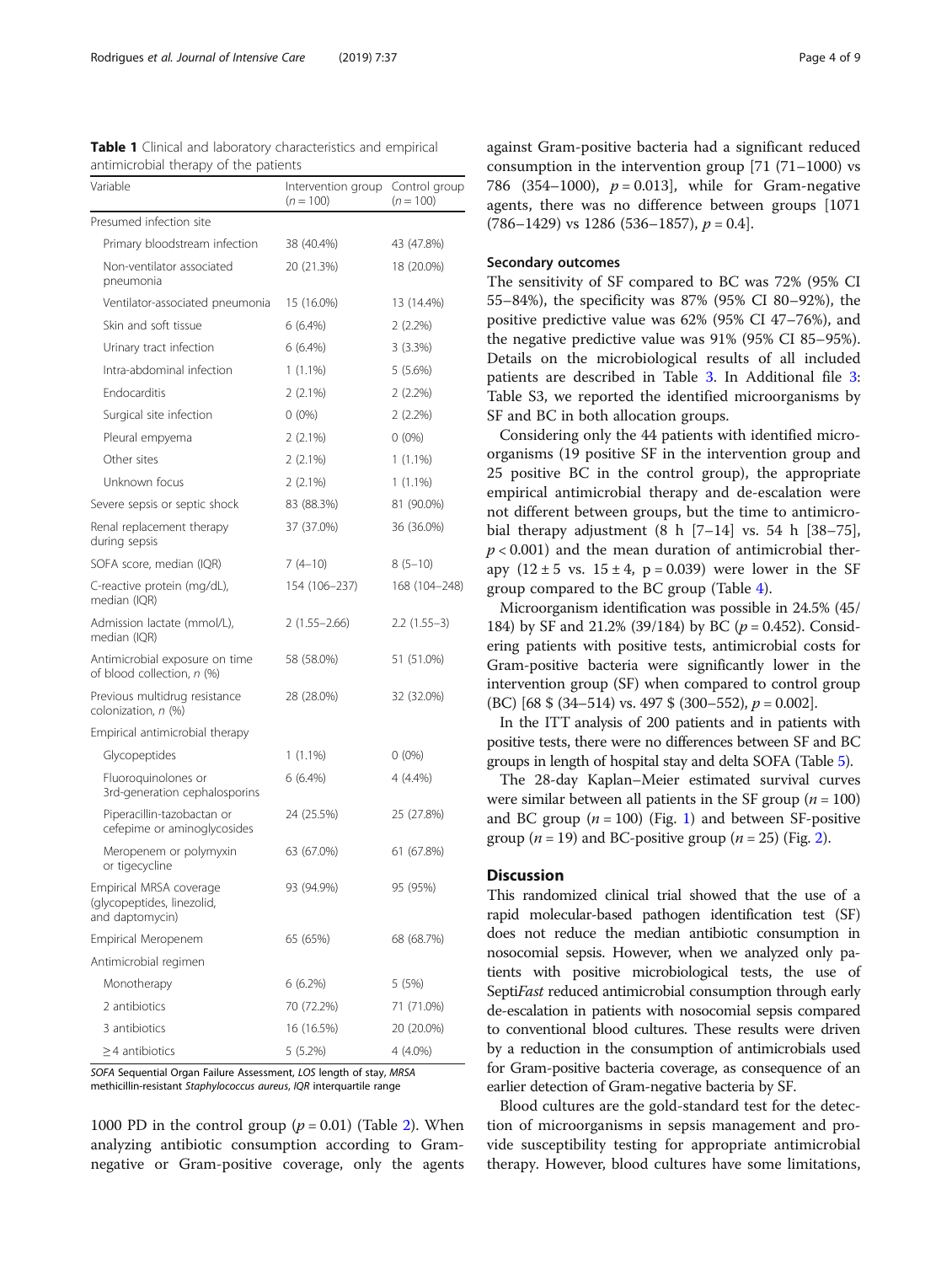Antimicrobial consumption: All patients Positive test Intervention group Control group  $P$  value Intervention group Control group  $P$  value DOT/1000 PD, median, (IQR)  $(n = 100)$   $(n = 100)$   $(n = 19)$   $(n = 25)$ - All antimicrobial 1621 (1196–2388) 2000 (1440–2433) 0.067\* 1429 (1071–2000) 1889 (1357–2563) 0.017\* - Antimicrobial for Gram-negative bacteria coverage<sup>a</sup> 1000 (768–1466) 1071 (786–1665) 0.248\* 1071 (786–1429) 1286 (536–1857) 0.427\* - Antimicrobial for Gram-positive coverage<sup>b</sup> 786 (554–1000) 866 (641–1000) 0.259\* 71 (71–1000) 786 (354–1000) 0.013\*

<span id="page-4-0"></span>Table 2 Antimicrobial consumption in DOT/1000 PD during the study

\*Mann–Whitney test

 $IQR$  interquartile range

Piperacillin-tazobactam, fluoroquinolones, cephalosporins, aminoglycosides, tigecycline, trimethoprim-sulfamethoxazole, meropenem, polymyxin B/E

<sup>b</sup>Glycopeptides, linezolid, daptomycin, andoxacillin

such as delay in results availability and low sensitivity (especially in patients using antibiotics), which might be associated with longer exposure to unnecessary antimicrobial therapy. Recent studies showed that BC positivity depends on multiple factors and that in nosocomial sepsis it is

Table 3 Microbiological results of all included patients

| Microorganism                                 | Microorganisms detected  |                             |                |       |
|-----------------------------------------------|--------------------------|-----------------------------|----------------|-------|
|                                               |                          | SF only $BC$ only $SF + BC$ |                | Total |
| Included in SF detection list                 |                          |                             |                |       |
| Gram-negative                                 |                          |                             |                |       |
| Enterobacter cloacae/aerogenes                | 5                        |                             | 4              | 9     |
| Escherichia coli                              | $\mathfrak{D}$           |                             | 1              | 3     |
| Klebsiella pneumoniae/oxytoca                 | 4                        | 5                           | 7              | 16    |
| Serratia marcescens                           | 1                        |                             | 1              | 2     |
| Acinetobacter baumanii                        |                          | $\mathcal{P}$               | 1              | 3     |
| Pseudomonas aeruginosa                        | 3                        |                             | $\mathcal{L}$  | 5     |
| Stenotrophomonas maltophilia                  | 1                        |                             | $\mathfrak{D}$ | 3     |
| Gram-positive                                 |                          |                             |                |       |
| Staphylococcus aureus                         | 5                        | 1                           | 9              | 15    |
| Coagulase negative staphylococci <sup>a</sup> | $\overline{\phantom{0}}$ | 3                           | 1              | 4     |
| Streptococcus spp.b                           | 1                        |                             |                | 1     |
| Enterococcus faecalis                         |                          | 1                           |                | 1     |
| Fungi                                         |                          |                             |                |       |
| Candida albicans                              |                          | 1                           |                | 1     |
| Aspergillus fumigatus                         | 1                        |                             |                | 1     |
| Not included in SF detection list             |                          |                             |                |       |
| Morganella morganii                           |                          | 1                           |                | 1     |
| Burkholderia cepacea                          |                          | 1                           |                | 1     |
| Rothia spp.                                   |                          | 1                           |                | 1     |
| Number of microorganisms                      | 23                       | 16                          | 28             | 67    |
| Number of patients                            | 17                       | 11                          | 28             | 56    |

<sup>a</sup>A group of Staphylococcus species (S. epidermidis, S. haemolyticus, S. hominis, S. pasteuri, S. warneri, S. cohnii, S. lugdunensis, S. capitis, S. caprae,

S. saprophyticus, and S. xylosus including S. epidermidis, S. haemolyticus,

S. hominis, S. pasteuri, S. warneri, S. cohnii, S. lugdunensis, S. capitis, S. caprae,

S. saprophyticus, and S. xylosus)

<sup>b</sup>A group of streptococci, including S. pyogenes, S. agalactiae, S. mitis

uncommon to found positive BC in more than 50% of cases [[19](#page-8-0)].

In the last decade, new laboratory techniques for early detection and identification of microorganisms based on molecular assays were developed, and many of these techniques are commercially available [[20\]](#page-8-0). The early detection of causative microorganisms in septic patients is the main target for appropriated antimicrobial therapy. This approach can be used to rapidly adjust empirical antimicrobial therapy and avoid the overuse of broadspectrum drugs.

In the present study, the detection rates of microorganisms were similar in the SF and BC groups, thus confirming data from previous studies [\[21](#page-8-0)–[24\]](#page-8-0). The SF group compared to the BC group showed a faster modification of empirical antimicrobial therapy, avoiding unnecessary antibiotic use and consequently reducing antibiotic consumption. Although antibiotic adjustment was performed faster using the SF test, the percentage of antibiotic de-escalation was not different between groups because the sensitivity of both methods were low and similar (SF and BC) and because the de-escalation was also based on other criteria as clinical improvement.

We showed that the use of a rapid molecular-based blood test might reduce antimicrobial consumption through early therapy de-escalation, compared to the BC-positive group, in patients with nosocomial sepsis. Within the group of patients with identified microorganism, the consumption of antibiotics with Gram-positive bacteria coverage was in fact significantly lower in the SF group compared to the BC group due to the rapid identification of Gram-negative bacteria in the blood by SF, leading to the early suspension of unnecessary antimicrobials coverage. Our main outcome was the antimicrobial consumption during the first 14 days after randomization, expressed as DOT/1000 PD. Prior studies [\[7](#page-7-0), [11](#page-7-0), [18](#page-8-0)] reported DOTS values which were usually lower than our findings because they analyzed hospital cohorts of patients with the majority of patients not receive antibiotics. In our trial, we included only patients with sepsis and therefore under antibiotic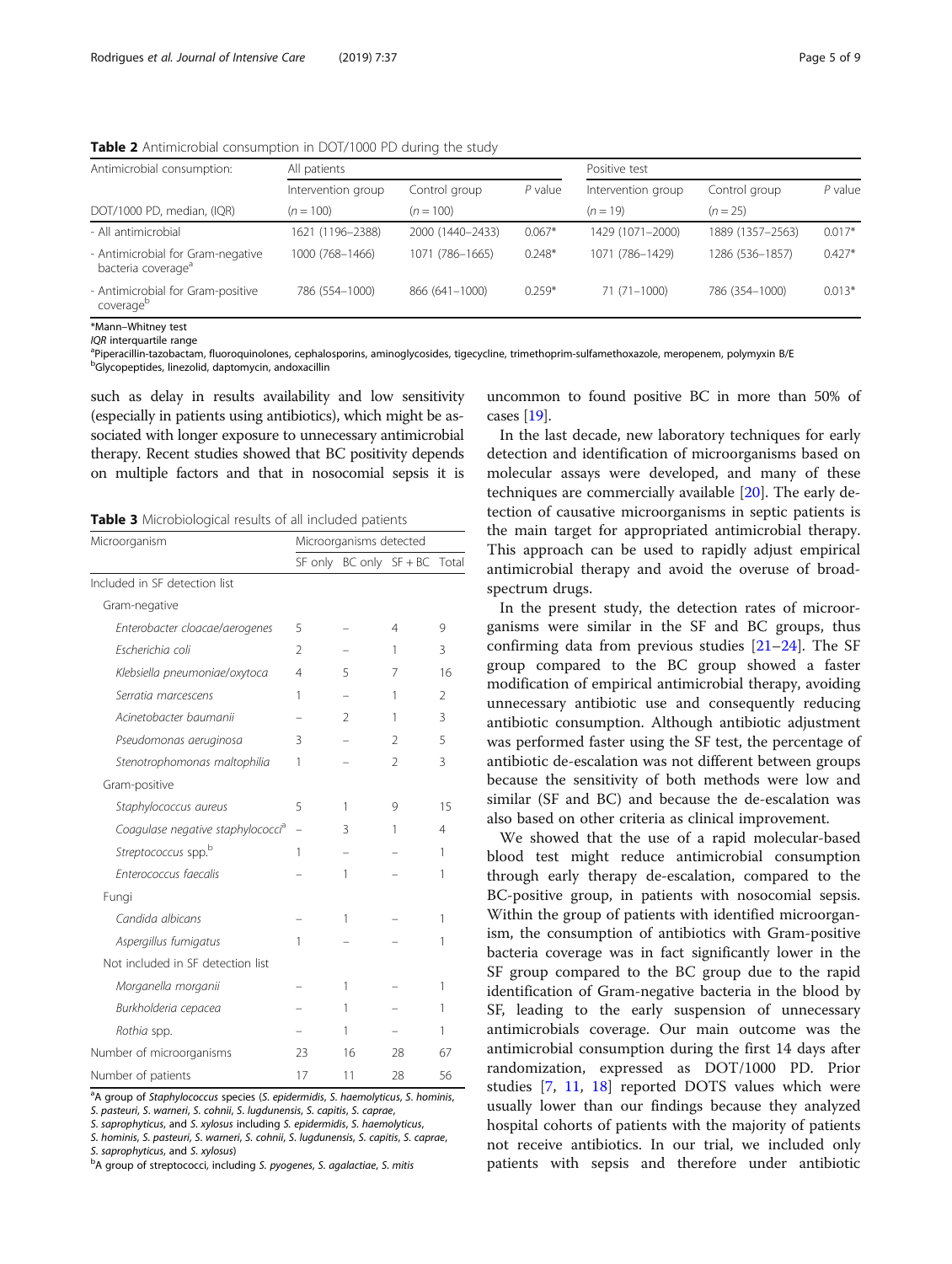## <span id="page-5-0"></span>Table 4 Antimicrobial management in patients during the study in patients with positive tests

| Variable                                                               | Intervention group | Control group | $p$ value  |
|------------------------------------------------------------------------|--------------------|---------------|------------|
|                                                                        | Positive SF        | Positive BC   |            |
|                                                                        | $N = 19$           | $N = 25$      |            |
| Appropriate empirical antimicrobial therapy                            | 13 (76.5%)         | 18 (75.0%)    | $1.000**$  |
| Antimicrobial de-escalation after SF or BC results, n (%)              | 17 (89.5%)         | 21 (84.0%)    | $0.700**$  |
| Antimicrobial re-escalation $\leq$ 7 days by clinical worsening, n (%) | 2(10.5%)           | 7(28.0%)      | $0.300**$  |
| Time to antimicrobial therapy adjustment (h), median (IQR)             | $8(7-14)$          | 54 (38-75)    | $< 0.001*$ |
| Duration of antimicrobial therapy (days), mean (SD)                    | $12 \pm 5$         | $15 + 4$      | $0.039***$ |

\*Mann–Whitney test, \*\*Fisher's exact test, \*\*\*T test

treatment. This finding explains the high value of DOTS in our study and in the manuscript of Rmawi et al. which was also performed in the intensive care unit with antibiotics prescribed to all patients [\[25](#page-8-0)].

The consumption of antimicrobial for Gram-negative bacteria was not different between groups, which is likely due to the use of a combined antimicrobial regimen and the absence of antimicrobial-resistance tests, avoiding an early adjustment in these patients. More recently, other multiplex PCR-based tests have become commercially available, including tests that detect resistance genes, especially in Gram-negative bacteria, such as the carbapenemase genes bla<sub>OXA-48</sub>, bla<sub>VIM</sub>,  $bla<sub>IMB</sub> bla<sub>NDM</sub>$ , and bla<sub>KPC</sub>. These tests could limit the need to cover resistant bacteria when susceptibility tests are not available  $[26, 27]$  $[26, 27]$  $[26, 27]$  $[26, 27]$ . The overall high number of days of therapy might be explained by the inclusion in our study of patients with nosocomial sepsis in a tertiary centre with high incidence of multidrug resistance bacteria colonization rates.

Our study showed that mortality rates and other clinically relevant outcomes were similar between the SF group and BC group at 10 and 28 days, suggesting that early antimicrobial de-escalating does not affect mortality and likely represents a safe strategy in septic patients, avoiding unnecessary exposure to antimicrobials, adverse events and development of further antibiotic resistances.

A previous meta-analysis, including 23 studies evaluating the efficacy and safety of antimicrobial de-escalation in septic patients, showed similar neutral results in mortality rates [\[14\]](#page-8-0). A recent review published by the Cochrane Library, including 221 studies (58 randomized clinical trials), demonstrates that interventions in antibiotic prescription can reduce and improve antimicrobial use and likely does not increase mortality, showing to be a safe strategy in the stewardship programme [[28\]](#page-8-0).

This trial was not designed to detect an impact in multidrug-resistance emergence, but early adjustment of antimicrobial therapy is a documented important strategy for resistance prevention as part of a global-appropriate antimicrobial management [[29](#page-8-0)].

Our study has some limitations. It was performed in a single referral cardiology center, with a limited sample size and this may compromise the generalizability of the present findings. Moreover, the number of patients with positive microorganism identification was lower than the expected, with an actual reduction achieved in the primary outcome inferior to the 35% planned to calculate the sample size. Both these issues may explain the nonsignificant findings of our trial.

Furthermore, this rapid molecular test represents an assay with some technical difficulties limiting its use in clinical practice; however, well-trained staff can easily manage the analysis.

| <b>Table 5</b> Clinical outcomes |  |
|----------------------------------|--|
|----------------------------------|--|

| Variable                                | All patients       |               |            | Positive test      |               |           |
|-----------------------------------------|--------------------|---------------|------------|--------------------|---------------|-----------|
|                                         | Intervention group | Control group | $p$ value  | Intervention group | Control group | $p$ value |
|                                         | $(n = 100)$        | $(n = 100)$   |            | $(n = 19)$         | $(n = 25)$    |           |
| Post-infection LOS (days), median (IQR) | 19 (9-38)          | $16(9-31)$    | $0.355***$ | $20(10-40)$        | $17(9-31)$    | $0.317**$ |
| Delta SOFA                              | $2(0-3)$           | $2(0-3)$      | $0.882**$  | $2(0-3)$           | $2(0-3)$      | $0.266**$ |
| Mortality                               |                    |               |            |                    |               |           |
| 10 days                                 | 22 (22%)           | 28 (28%)      | $0.327*$   | $4(21.1\%)$        | 4 (16.0%)     | $0.710*$  |
| 28 days                                 | 40 (40%)           | 47 (47%)      | $0.318*$   | 7(36.8%)           | 11 (44.0%)    | $0.632*$  |
| Hospital                                | 55 (55%)           | 61 (61%)      | $0.390*$   | 8 (42.1%)          | 16 (64.0%)    | $0.149*$  |

IQR interquartile range, LOS length of stay

\* Pearson Chi-Square; \*\* Mann–Whitney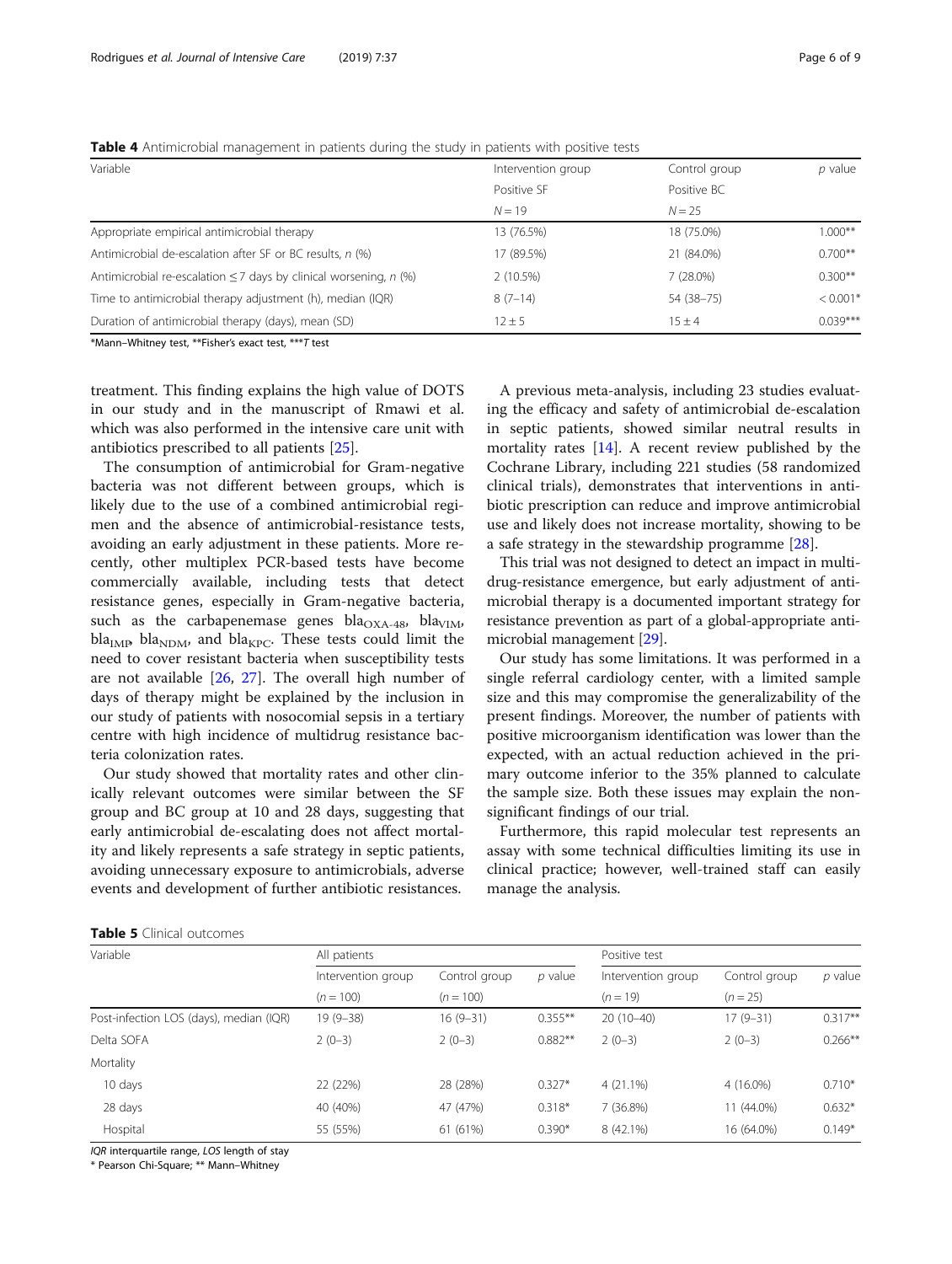<span id="page-6-0"></span>

To our knowledge, this randomized clinical trial is the first to evaluate antimicrobial consumption using a rapid molecular test for sepsis diagnosis. Our data suggests that a rapid molecular test is a useful tool in the management of nosocomial sepsis patients to promote early appropriate antibiotic therapy and reduce the consumption of antimicrobials. The use of these new diagnostic assays might be useful to improve the outcome in septic patients and minimize unnecessary and inappropriate antimicrobial therapy, reducing the time of empirical antimicrobial use and improving healthcare quality.

## Conclusions

This randomized clinical trial showed that the use of a rapid molecular-based pathogen identification test (SeptiFast) does not reduce the median antibiotic consumption in nosocomial sepsis. However, in patients with positive microbiological tests, the use of SeptiFast reduced antimicrobial consumption through early de-

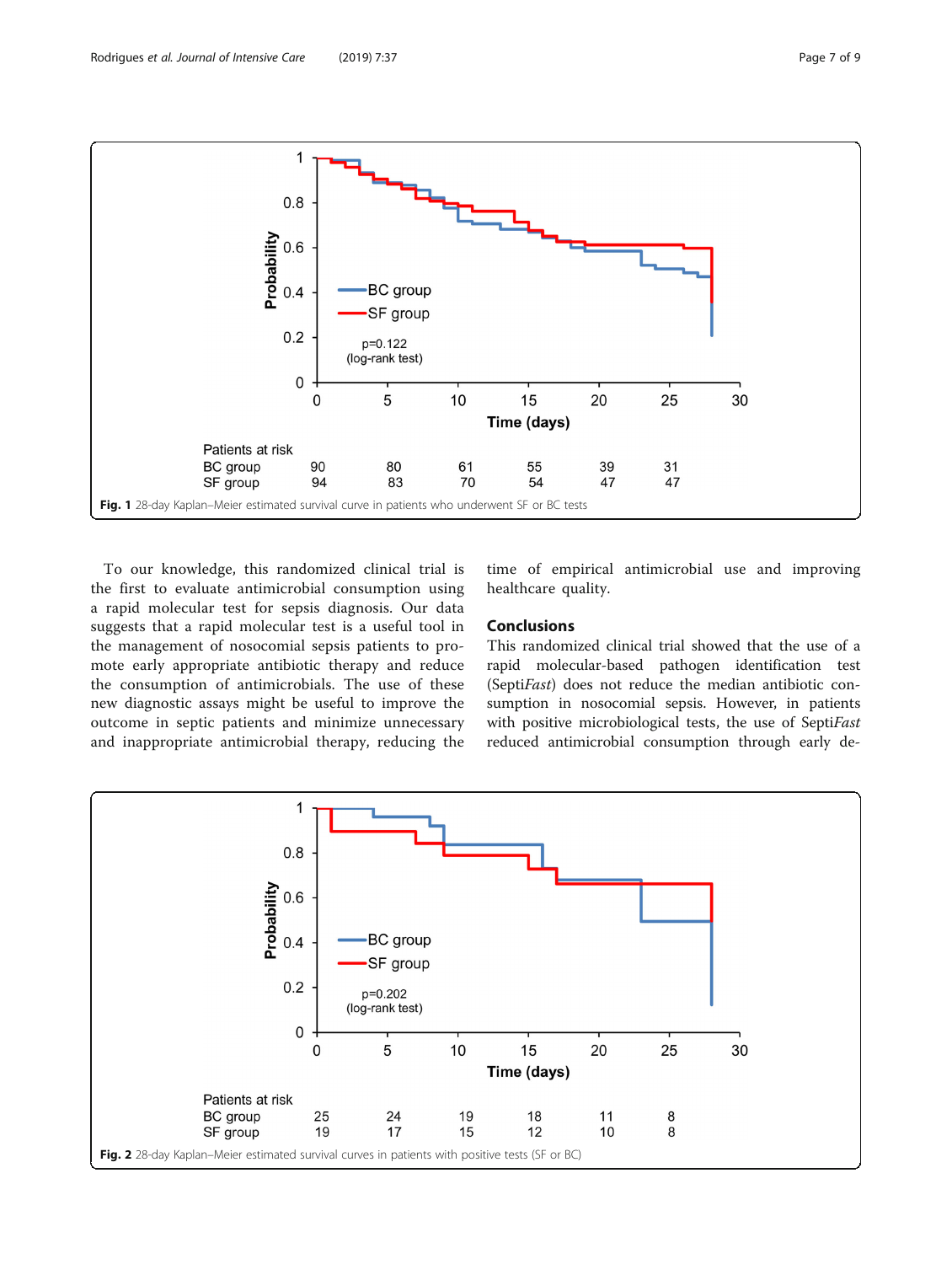<span id="page-7-0"></span>escalation compared to conventional blood cultures. These results were driven by a reduction in the consumption of antimicrobial used for Gram-positive bacteria coverage. Further studies to investigate the role of molecular-based tests in improving clinical outcome are requested, as well as high sensitivity molecular based tests, in order to apply antimicrobial stewardship in sepsis.

## Additional files

[Additional file 1:](https://doi.org/10.1186/s40560-019-0391-3) Table S1. Microorganisms detected by the LightCycler® SeptiFast assay. Abbreviations: CoNS: coagulase-negative

Staphylococcusspecies (S. epidermidis, S. haemolyticus, S. hominis, S. pasteuri, S. warneri, S. cohnii,

S. lugdunensis, S. capitis, S. caprae, S. saprophyticus, and S. xylosus.

#Streptococcusspecies: S. pyogenes, S. agalactiae, S. anginosus, S. bovis,

S. constellatus, S. cristatus, S. gordonii, S. intermedius, S. milleri, S. mitis,

S. mutans, S. oralis, S. parasanguinis, S. salivarius, S. sanguinis, S. thermophilus, S. vestibularis, and Viridans streptococci). (DOCX 16 kb)

#### [Additional file 2:](https://doi.org/10.1186/s40560-019-0391-3) Table S2. Baseline patient characteristics.

Abbreviations: NYHA: "New York Heart Association"; LVEF: left ventricular ejection fraction; APACHE II: "Acute Physiologic Assessment and Chronic Health Evaluation II"; ICU = intensive care unit. (DOCX 17 kb)

[Additional file 3:](https://doi.org/10.1186/s40560-019-0391-3) Table S3. Microorganisms detected by SF and BC in the Intervention group and Control group. # Not included in SF detection list. ##A group of Staphylococcus species (S. epidermidis, S. haemolyticus, S. hominis, S. pasteuri, S. warneri, S. cohnii, S. lugdunensis, S. capitis, S. caprae, S. saprophyticus, and S. xylosus including S. epidermidis, S. haemolyticus, S. hominis, S. pasteuri, S. warneri, S. cohnii, S. lugdunensis, S. capitis, S. caprae, S. saprophyticus, and S. xylosus). (DOCX 16 kb)

[Additional file 4:](https://doi.org/10.1186/s40560-019-0391-3) Table S4. Antimicrobial consumption in DOT/1000 patients-day according to the prescribed antimicrobial during the study. Abbreviations: DOT/1000PD: days of therapy/1000 patients-day; IQR: interquartile range; #: Other G neg antimicrobial: piperacillin-tazobactam, fluoroquinolones, cephalosporins, aminoglycosides, trimethoprimsulfamethoxazol (DOCX 15 kb)

[Additional file 5:](https://doi.org/10.1186/s40560-019-0391-3) Figure S1. Design of the study. (TIFF 778 kb)

[Additional file 6:](https://doi.org/10.1186/s40560-019-0391-3) Figure S2. Protocol for the empirical antimicrobial therapy. (TIFF 627 kb)

[Additional file 7:](https://doi.org/10.1186/s40560-019-0391-3) Figure S3. Flow chart. (TIFF 338 kb)

[Additional file 8:](https://doi.org/10.1186/s40560-019-0391-3) Microbiological procedures. (DOCX 19 kb)

#### Abbreviations

BC: Blood cultures; DOT: Days of therapy; PD: Patient day; SD: Standard deviation; SF: SeptiFast

## Acknowledgments

Not applicable.

## Funding

Fundação de Amparo a Pesquisa do Estado de São Paulo.

## Availability of data and materials

All relevant data are within the manuscript and its Supporting Information files. The datasets used and/or analyzed during the current study are available from the corresponding author on reasonable request.

## Authors' contributions

All authors contributed to conception and design and/or data acquisition and/or data analysis and interpretation. All authors contributed in the manuscript drafting and/or manuscript revision. All listed authors approved the final version of the manuscript and agree with and are responsible for the data presented.

#### Ethics approval and consent to participate

Ethical approval from the Ethical and Research Committee from San Paolo Heart Institute was provided before study initiation. Written informed consent was obtained from all patients.

#### Consent for publication

Not applicable

#### Competing interests

The authors declare that they have no competing interests.

## Publisher's Note

Springer Nature remains neutral with regard to jurisdictional claims in published maps and institutional affiliations.

## Author details

<sup>1</sup>Infectious Diseases Control, Heart Institute, University of Sao Paulo, São Paulo, Brazil. <sup>2</sup>Molecular Biology Division - University of Sao Paulo, São Paulo, Brazil. <sup>3</sup>Department of Anesthesia and Intensive Care, IRCCS San Raffaele Scientific Institute, Milan, Italy. <sup>4</sup>Vita-Salute San Raffaele University of Milan, Milan, Italy. <sup>5</sup> Microbiology Division, University of Sao Paulo, São Paulo, Brazil.<br><sup>6</sup> Department of Intensive Care at the Frasme University Universite Libre de <sup>6</sup>Department of Intensive Care at the Erasme University, Universite Libre de Bruxelles, Bruxelles, Belgium. <sup>7</sup>Intensive Care Unit, Instituto do Cancer, University of Sao Paulo, São Paulo, Brazil.

## Received: 1 May 2019 Accepted: 8 July 2019 Published online: 22 July 2019

#### References

- Singer M, Deutschman CS, Seymour CW, Shankar-Hari M, Annane D, Bauer M, Bellomo R, Bernard GR, Chiche JD, Coopersmith CM, et al. The third international consensus definitions for sepsis and septic shock (Sepsis-3). JAMA. 2016;315(8):801–10.
- 2. Angus DC, Linde-Zwirble WT, Lidicker J, Clermont G, Carcillo J, Pinsky MR. Epidemiology of severe sepsis in the United States: analysis of incidence, outcome, and associated costs of care. Crit Care Med. 2001;29(7):1303–10.
- 3. Hall MJ, Williams SN, DeFrances CJ, Golosinskiy A. Inpatient care for septicemia or sepsis: a challenge for patients and hospitals. NCHS Data Brief. 2011;62:1–8.
- 4. Dellinger RP, Levy MM, Rhodes A, Annane D, Gerlach H, Opal SM, Sevransky JE, Sprung CL, Douglas IS, Jaeschke R, et al. Surviving Sepsis campaign: international guidelines for management of severe sepsis and septic shock, 2012. Intensive Care Med. 2013;39(2):165–228.
- 5. Doron S, Davidson LE. Antimicrobial stewardship. Mayo Clin Proc. 2011;86(11):1113–23.
- 6. Scerbo MH, Kaplan HB, Dua A, Litwin DB, Ambrose CG, Moore LJ, Murray CC, Wade CE, Holcomb JB. Beyond blood culture and gram stain analysis: a review of molecular techniques for the early detection of bacteremia in surgical patients. Surg Infect. 2016;17(3):294–302.
- 7. Havey TC, Fowler RA, Pinto R, Elligsen M, Daneman N. Duration of antibiotic therapy for critically ill patients with bloodstream infections: a retrospective cohort study. Can J Infect Dis Med Microbiol. 2013;24(3):129–37.
- 8. Molina JM, Cordoba J, Ramirez P, Gobernado M. Automatic detection of bacterial and fungal infections in blood. Enferm Infecc Microbiol Clin. 2008;26(Suppl 9):75–80.
- 9. Greco R, Barbanti MC, Mancini N, Crucitti L, Oltolini C, Forcina A, Lorentino F, Vago L, Messina C, Clerici D, et al. Adjuvant role of SeptiFast to improve the diagnosis of sepsis in a large cohort of hematological patients. Bone Marrow Transplant. 2018;53(4):410–6.
- 10. Larmann J, Theilmeier G. Inflammatory response to cardiac surgery: cardiopulmonary bypass versus non-cardiopulmonary bypass surgery. Best Pract Res Clin Anaesthesiol. 2004;18(3):425–38.
- 11. Lehmann LE, Hunfeld KP, Emrich T, Haberhausen G, Wissing H, Hoeft A, Stuber F. A multiplex real-time PCR assay for rapid detection and differentiation of 25 bacterial and fungal pathogens from whole blood samples. Med Microbiol Immunol. 2008;197(3):313–24.
- 12. Knaus WA, Draper EA, Wagner DP, Zimmerman JE. APACHE II: a severity of disease classification system. Crit Care Med. 1985;13(10):818–29.
- 13. Garner JS, Jarvis WR, Emori TG, Horan TC, Hughes JM. CDC definitions for nosocomial infections, 1988. Am J Infect Control. 1988;16(3):128–40.